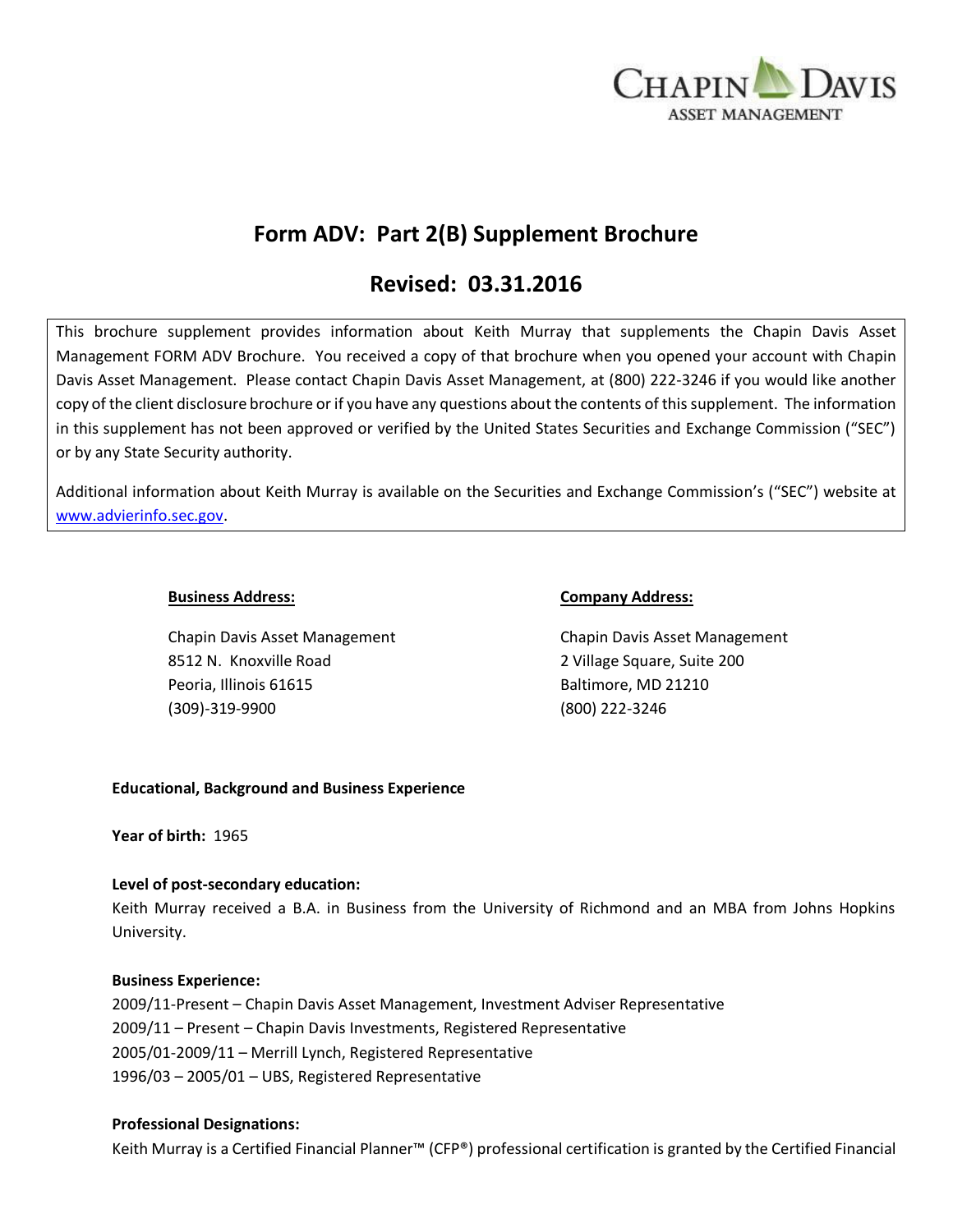Planner Board of Standards, Inc. The CFP® is a voluntary certification; no federal or state law or regulation requires financial planners to hold the CFP® certification. It is recognized in the United States and a number of other countries for its (1) high standard of professional education; (2) stringent code of conduct and standards of practice; and (3) ethical requirements that govern professional engagement with clients.

To attain the right to use the CFP® mark, an individual must satisfactory fulfill certain requirements including a college education, passing a two-day examination, completing atleast three years of financial planning-related experience, and agreeing to be bound by the CFP® Board's Standards of Professional Conduct, a set of documents outlining the ethical practice standards for CFP® Professionals.

Individuals who become certified must complete the following ongoing education and this requirements in order to maintain the right to continue to use the CFP® mark.

### **Disciplinary Action**

Chapin Davis Asset Management discloses facts regarding any legal or disciplinary events that it deems to be material to a client considering Keith Murray to act as their Investment Advisor Representative. Chapin Davis Asset Management is not aware of any events applicable to this item. FINRA's Brokercheck® [http://www.brokercheck.finra.org](http://www.brokercheck.finra.org/) may have additional information regarding the disciplinary history of Keith Murray that is not included in this brochure supplement.

### **Other Business Activities**

In addition to being an Investment Advisor Representative with Chapin Davis Asset Management, Keith Murray is also a Registered Representative at Chapin Davis Investments, a Broker/Dealer. Keith Murray spends more than 10% of his time acting in both capacity. As an Investment Advisor Representative and Registered Representative, Keith Murray can offer clients both advisory programs and services and non-advisory programs. This may present a conflict of interest. However, as an Investment Advisor Representative of Chapin Davis Asset Management, Keith Murray has a responsibility to make recommendations that are in the best interest of each customer.

#### **Additional Compensation**

Product companies (including our affiliates) with which we have agreements work with Chapin Davis Asset Management and our financial advisors to provide education and other support to help distribute their products. These companies may pay for training and education events, seminars or other similar events for employees, financial advisors, clients and prospective clients. They may also reimburse entertainment. A financial advisor may also receive a service fee, expense reimbursement, or other payments from other companies. These service fees, as well as incentive programs and cash and/or noncash compensation, all are strictly regulated by the SEC and Financial Industry Regulatory Authority, as well as Chapin Davis Asset Management internal compliance policies.

Your Financial Advisor may also engage in the sale of insurance products as a licensed agent or broker of Chapin Davis Insurance. In your Financial Advisors' capacity as a registered representative of a broker dealer, or as a licensed insurance agent or broker, your financial advisor will receive brokerage and insurance commissions for these services.